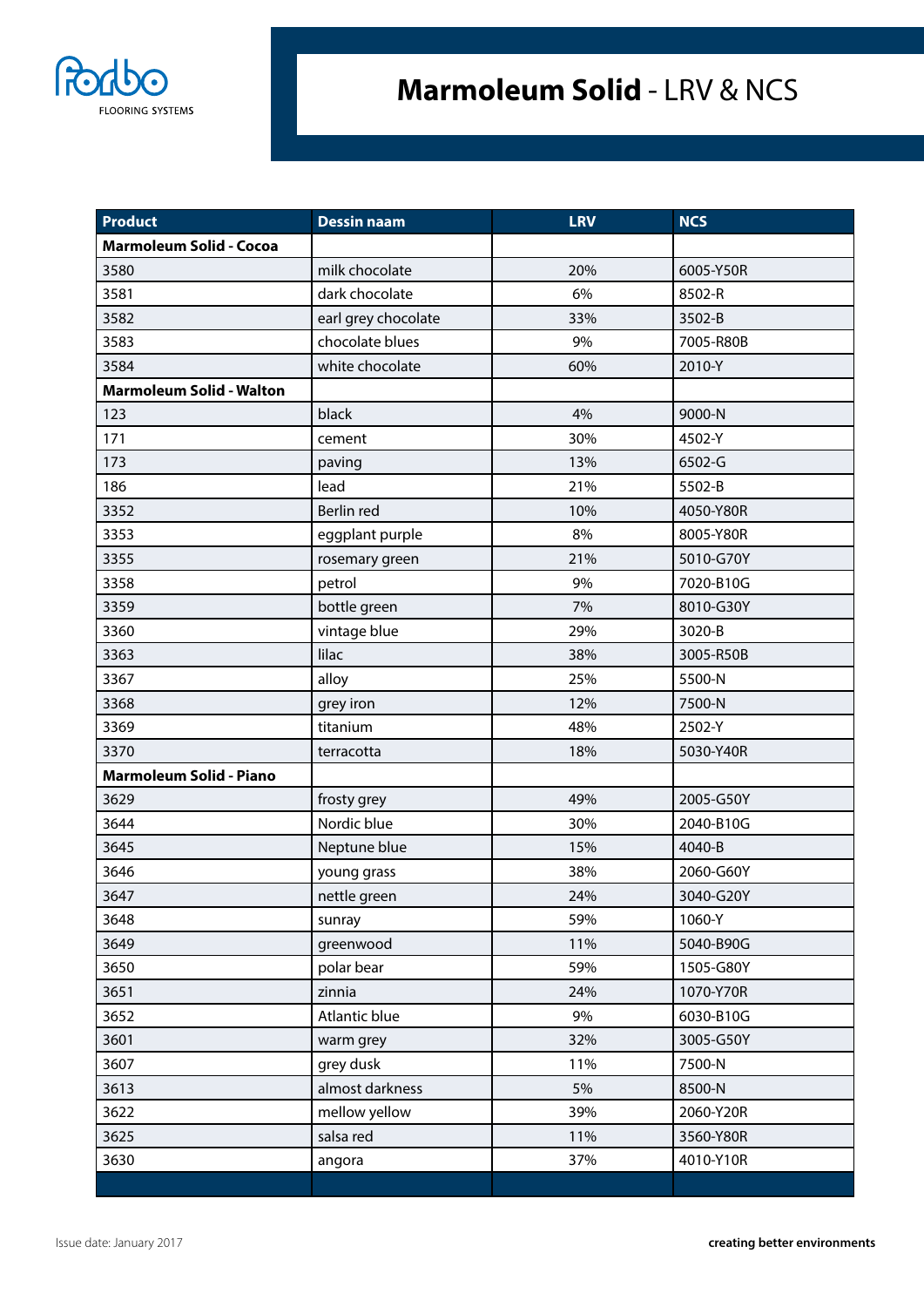

## **Marmoleum Solid** - LRV & NCS

| <b>Product</b>                    | <b>Dessin naam</b> | <b>LRV</b> | <b>NCS</b> |
|-----------------------------------|--------------------|------------|------------|
| 3631                              | otter              | 20%        | 6005-Y20R  |
| 3632                              | sealion            | 10%        | 7005-Y50R  |
| 3634                              | meadow             | 43%        | 2030-G80Y  |
| 3642                              | periwinkle         | 24%        | 4020-B     |
| <b>Marmoleum Solid - Concrete</b> |                    |            |            |
| 3702                              | liquid clay        | 23%        | 5005-Y20R  |
| 3703                              | comet              | 14%        | 6502-G     |
| 3705                              | meteorite          | 16%        | 6502-Y     |
| 3706                              | beton              | 28%        | 5005-G80Y  |
| 3707                              | black hole         | 7%         | 8500-N     |
| 3708                              | fossile            | 34%        | 4005-Y20R  |
| 3709                              | silt               | 22%        | 5010-Y10R  |
| 3725                              | cosmos             | 9%         | 7502-B     |
| 3726                              | Venus              | 52%        | 2020-Y10R  |
| 3727                              | drift              | 31%        | 4010-Y10R  |
| 3728                              | Kaolin             | 36%        | 3010-Y     |
| 3729                              | mica               | 42%        | 3010-G90Y  |
| 3730                              | Stella             | 17%        | 6005-R20B  |
| 3731                              | flux               | 22%        | 5005-B80G  |
| 3732                              | asteroid           | 45%        | 3005-G20Y  |
| 3712                              | orange shimmer     | 31%        | 4502-Y     |
| 3733                              | yellow shimmer     | 42%        | 3010-G60Y  |
| 3734                              | blue shimmer       | 20%        | 5010-B10G  |
| 3735                              | purple shimmer     | 18%        | 5502-R     |
| 3736                              | green shimmer      | 32%        | 4005-G50Y  |
| 3737                              | red shimmer        | 15%        | 6502-R     |
| 3738                              | orange glow        | 27%        | 2060-Y50R  |
| 3739                              | blue glow          | 16%        | 4040-R90B  |
| 3740                              | purple glow        | 21%        | 3040-R30B  |
| 3741                              | yellow glow        | 58%        | 1050-G90Y  |
| 3742                              | green glow         | 39%        | 2050-G50Y  |
| 3743                              | red glow           | 14%        | 2070-Y90R  |
| 3568                              | delta lace         | 13%        | 7005-Y20R  |
| 3701                              | moon               | 61%        | 1510-G90Y  |
| 3702                              | liquid clay        | 23%        | 5005-Y20R  |
| 3704                              | satellite          | 23%        | 5502-Y     |
| 3711                              | cloudy sand        | 49%        | 2010-Y     |
| 3723                              | nebula             | 17%        | 6500-N     |
| 3724                              | orbit              | 37%        | 3502-Y     |
|                                   |                    |            |            |